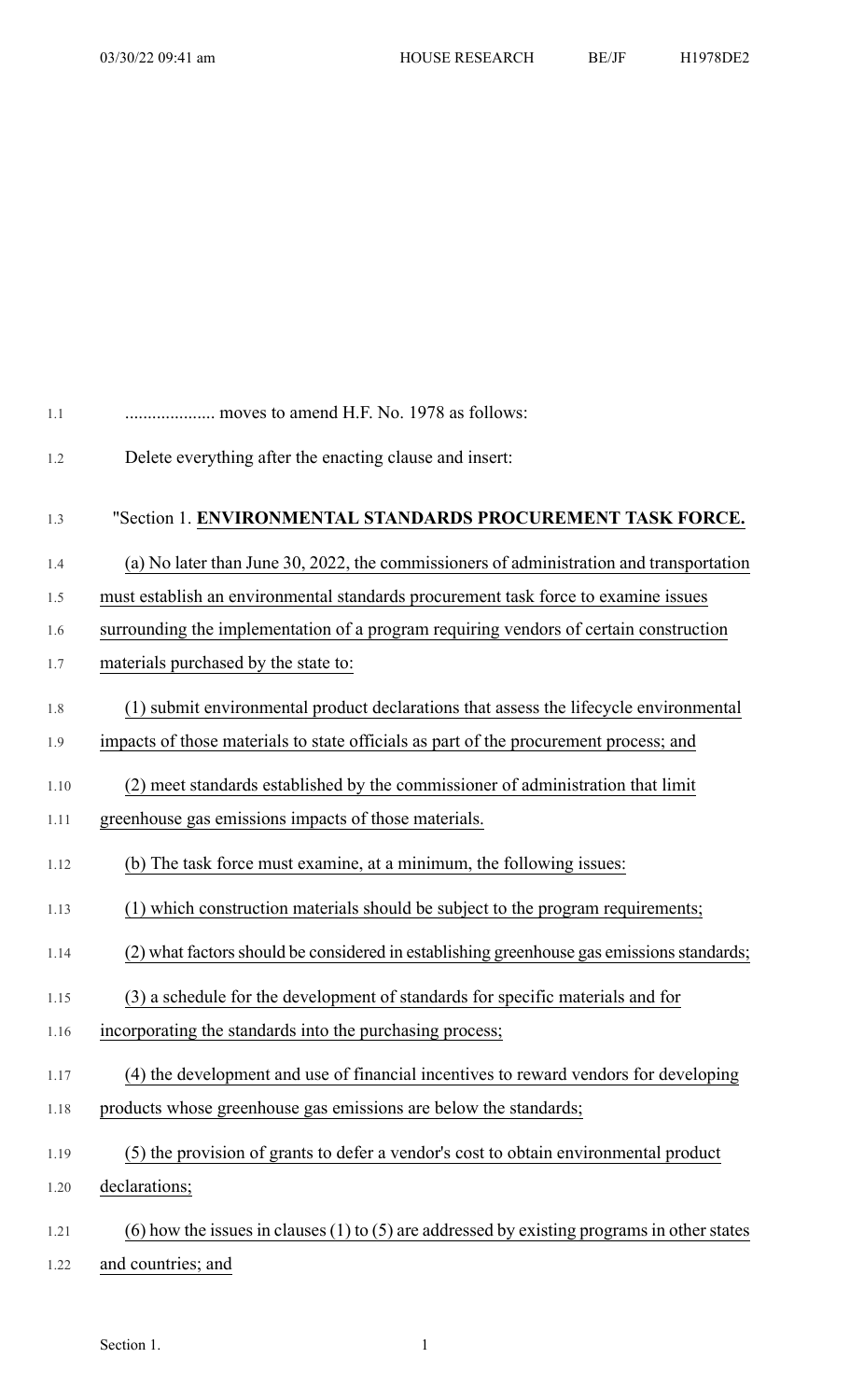| 2.1  | (7) any other issues the task force deems relevant.                                        |
|------|--------------------------------------------------------------------------------------------|
| 2.2  | (c) The advisory committee must include two members of the house of representatives        |
| 2.3  | appointed by the speaker of the house of representatives, and two members of the senate    |
| 2.4  | appointed by the senate majority leader. The commissioners of administration and           |
| 2.5  | transportation shall appoint additional members of the advisory committee, who must        |
| 2.6  | include, but may not be limited to, representatives of:                                    |
| 2.7  | (1) the Departments of Administration and Transportation;                                  |
| 2.8  | (2) the Center for Sustainable Building Research at the University of Minnesota;           |
| 2.9  | (3) manufacturers of eligible materials;                                                   |
| 2.10 | (4) suppliers of eligible materials;                                                       |
| 2.11 | (5) building and transportation construction firms;                                        |
| 2.12 | (6) organized labor in the construction trades;                                            |
| 2.13 | (7) organized labor representing materials manufacturing workers; and                      |
| 2.14 | (8) environmental advocacy organizations.                                                  |
| 2.15 | (d) The Department of Administration shall provide meeting space and serve as staff to     |
| 2.16 | the advisory committee.                                                                    |
| 2.17 | (e) The commissioner of administration, or the commissioner's designee, shall serve as     |
| 2.18 | chair of the advisory committee. The advisory committee shall meet at least four times     |
| 2.19 | annually, and shall convene additional meetings at the call of the chair.                  |
| 2.20 | (f) The commissioner of administration shall summarize the findings and                    |
| 2.21 | recommendations of the task force in a report submitted to the chairs and ranking minority |
| 2.22 | members of the senate and house of representatives committees with primary responsibility  |
| 2.23 | for state government, transportation, and energy no later than January 1, 2023.            |
| 2.24 | $(g)$ The advisory committee is subject to section 15.059, subdivision 6.                  |
| 2.25 | (h) For the purposes of this section, "environmental product declaration" means a supply   |
| 2.26 | chain specific type III environmental product declaration that:                            |
| 2.27 | (1) contains a lifecycle assessment of the environmental impacts of manufacturing a        |
| 2.28 | specific product by a specific firm, including the impacts of extracting and producing the |
| 2.29 | raw materials and components that compose the product;                                     |
| 2.30 | (2) is verified and registered by a third party; and                                       |